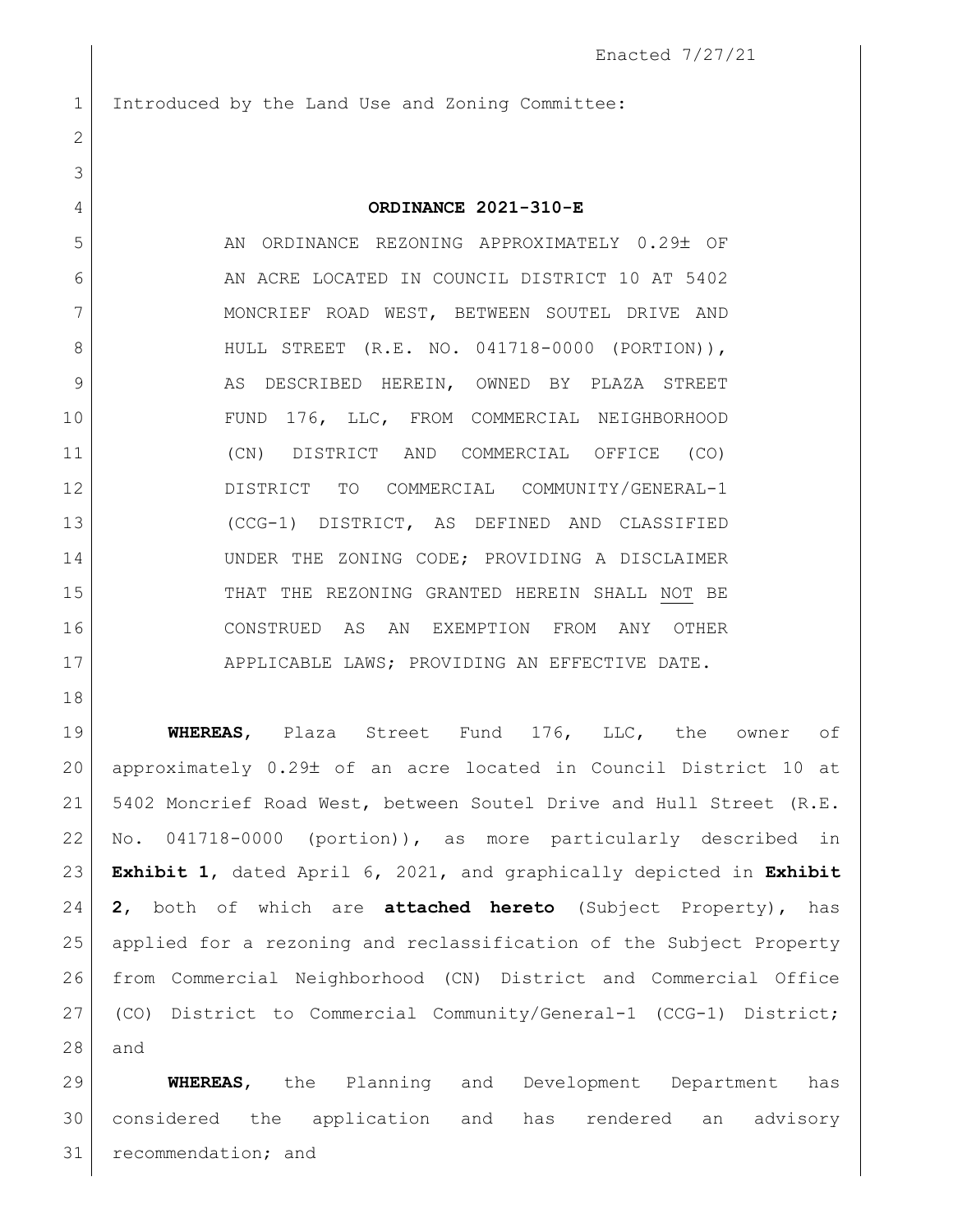**WHEREAS**, the Planning Commission, acting as the local planning 2 agency, has reviewed the application and made an advisory 3 recommendation to the Council; and

 **WHEREAS**, the Land Use and Zoning Committee, after due notice 5 and public hearing has made its recommendation to the Council; and

 **WHEREAS**, taking into consideration the above recommendations and all other evidence entered into the record and testimony taken at the public hearings, the Council finds that such rezoning: (1) is consistent with the *2030 Comprehensive Plan*; (2) furthers the goals, objectives and policies of the *2030 Comprehensive Plan*; and (3) is not in conflict with any portion of the City's land use 12 regulations; now, therefore

**BE IT ORDAINED** by the Council of the City of Jacksonville: **Section 1. Property Rezoned.** The Subject Property is hereby rezoned and reclassified from Commercial Neighborhood (CN) District and Commercial Office (CO) District to Commercial Community/General-1 (CCG-1) District, as defined and classified under the Zoning Code, City of Jacksonville, Florida.

 **Section 2. Owner and Description.** The Subject Property is owned by Plaza Street Fund 176, LLC, and is described in **Exhibit 1, attached hereto.** The applicant is Paul Harden, Esq., 1401 Riverplace Boulevard, Suite 901, Jacksonville, Florida 32207; (904) 396-5731.

 **Section 3. Disclaimer.** The rezoning granted herein shall **not** be construed as an exemption from any other applicable local, state, or federal laws, regulations, requirements, permits or approvals. All other applicable local, state or federal permits or approvals shall be obtained before commencement of the development or use and issuance of this rezoning is based upon acknowledgement, representation and confirmation made by the applicant(s), owners(s), developer(s) and/or any authorized agent(s) or

 $-2 -$